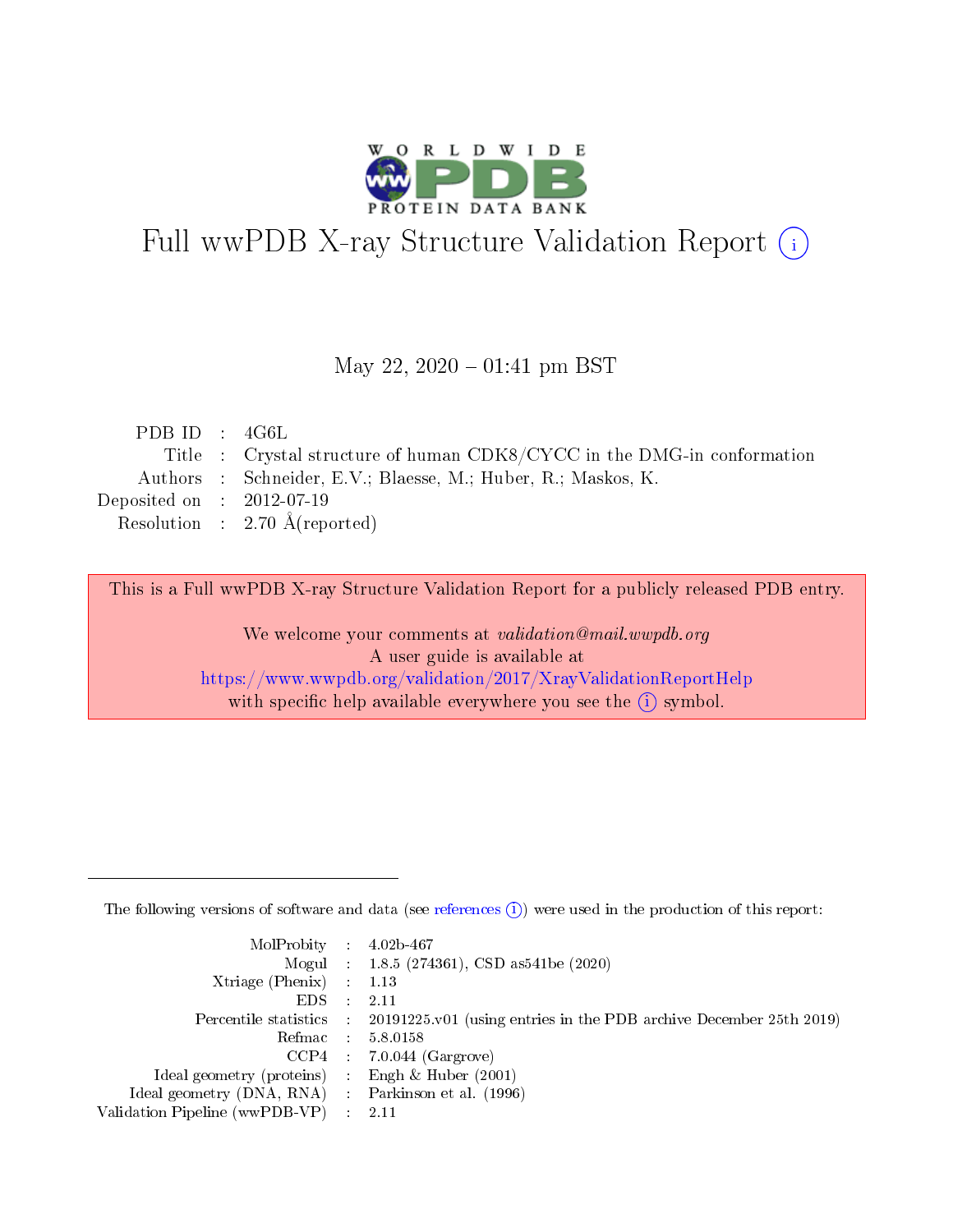## 1 [O](https://www.wwpdb.org/validation/2017/XrayValidationReportHelp#overall_quality)verall quality at a glance  $(i)$

The following experimental techniques were used to determine the structure: X-RAY DIFFRACTION

The reported resolution of this entry is 2.70 Å.

Percentile scores (ranging between 0-100) for global validation metrics of the entry are shown in the following graphic. The table shows the number of entries on which the scores are based.



| Metric                | Whole archive<br>$(\#\text{Entries})$ | Similar resolution<br>$(\#\text{Entries}, \text{resolution range}(\text{\AA}))$ |
|-----------------------|---------------------------------------|---------------------------------------------------------------------------------|
| $R_{free}$            | 130704                                | $2808(2.70-2.70)$                                                               |
| Clashscore            | 141614                                | $3122(2.70-2.70)$                                                               |
| Ramachandran outliers | 138981                                | $3069(2.70-2.70)$                                                               |
| Sidechain outliers    | 138945                                | $3069(2.70-2.70)$                                                               |
| RSRZ outliers         | 127900                                | $2737(2.70-2.70)$                                                               |

The table below summarises the geometric issues observed across the polymeric chains and their fit to the electron density. The red, orange, yellow and green segments on the lower bar indicate the fraction of residues that contain outliers for  $>=3, 2, 1$  and 0 types of geometric quality criteria respectively. A grey segment represents the fraction of residues that are not modelled. The numeric value for each fraction is indicated below the corresponding segment, with a dot representing fractions  $\epsilon=5\%$  The upper red bar (where present) indicates the fraction of residues that have poor fit to the electron density. The numeric value is given above the bar.

| Mol | ${\rm Chain \mid Length}$ | Quality of chain |           |    |  |  |  |  |
|-----|---------------------------|------------------|-----------|----|--|--|--|--|
|     | $406\,$                   | $\%$<br>76%      | 7%<br>17% |    |  |  |  |  |
|     | 286                       | 86%              | 7%        | 7% |  |  |  |  |

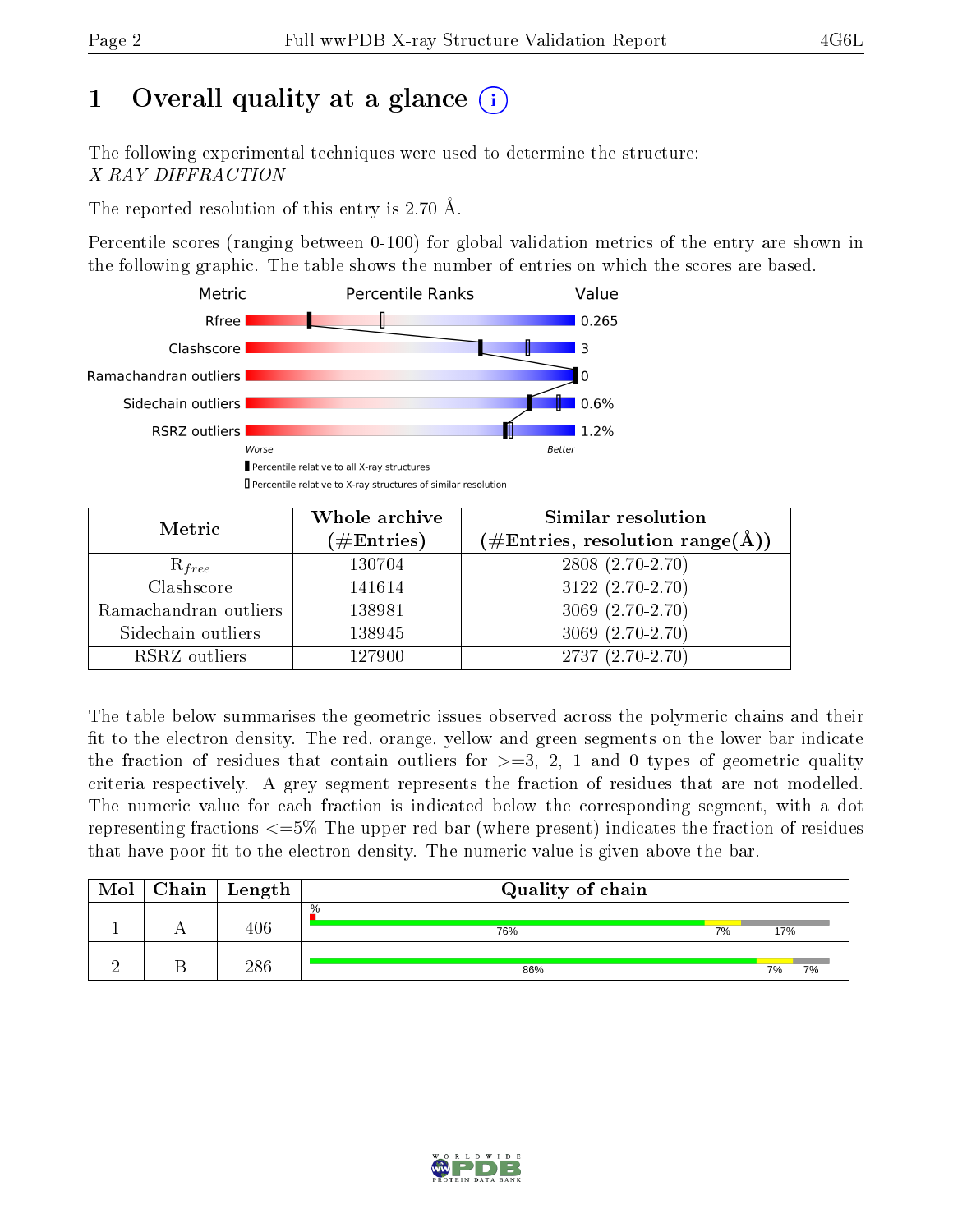## 2 Entry composition  $\left( \cdot \right)$

There are 4 unique types of molecules in this entry. The entry contains 5047 atoms, of which 0 are hydrogens and 0 are deuteriums.

In the tables below, the ZeroOcc column contains the number of atoms modelled with zero occupancy, the AltConf column contains the number of residues with at least one atom in alternate conformation and the Trace column contains the number of residues modelled with at most 2 atoms.

Molecule 1 is a protein called Cyclin-dependent kinase 8.

| Mol | Chain | Residues | Atoms       |      |     | ZeroOcc | $\mid$ AltConf $\mid$ Trace |     |  |  |
|-----|-------|----------|-------------|------|-----|---------|-----------------------------|-----|--|--|
|     |       | 336      | $\rm Total$ | -791 | 483 | 488     |                             | 138 |  |  |

There are 3 discrepancies between the modelled and reference sequences:

| ∋hain | Residue  | Modelled | Actual | Comment        | Reference    |
|-------|----------|----------|--------|----------------|--------------|
|       | ÷        |          |        | EXPRESSION TAG | ' UNP P49336 |
|       | $\sim$ . |          |        | EXPRESSION TAG | ' UNP P49336 |
|       |          |          |        | EXPRESSION TAG | INP P49336   |

• Molecule 2 is a protein called Cyclin-C.

| Mol | Chain | Residues | Atoms               |      |     |     | AltConf | $\perp$ Trace |  |  |
|-----|-------|----------|---------------------|------|-----|-----|---------|---------------|--|--|
|     |       | 267      | $\rm Total$<br>วววร | .460 | 363 | 385 |         | ഗ             |  |  |

There are 3 discrepancies between the modelled and reference sequences:

| Chain |     | Residue   Modelled   Actual | Comment                     | <b>Reference</b> |
|-------|-----|-----------------------------|-----------------------------|------------------|
|       | - 7 |                             | EXPRESSION TAG   UNP P24863 |                  |
|       | -   | LVS                         | EXPRESSION TAG   UNP P24863 |                  |
|       |     |                             | EXPRESSION TAG   UNP P24863 |                  |

• Molecule 3 is FORMIC ACID (three-letter code: FMT) (formula:  $CH<sub>2</sub>O<sub>2</sub>$ ).

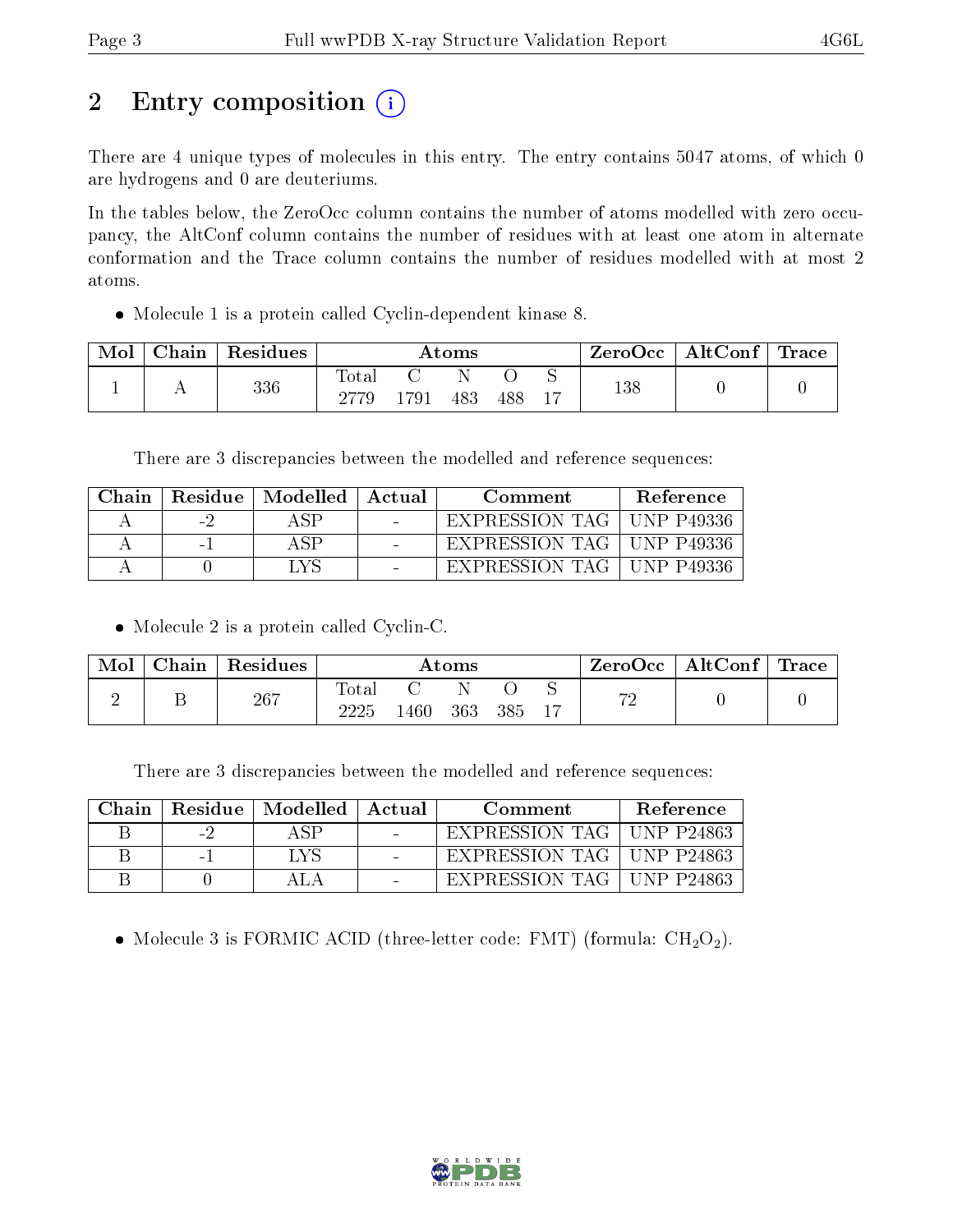

|  | $\text{Mol}$   Chain   Residues | Atoms   |  |  | ZeroOcc   AltConf |  |
|--|---------------------------------|---------|--|--|-------------------|--|
|  |                                 | Total C |  |  |                   |  |

 $\bullet\,$  Molecule 4 is water.

|  | Mol   Chain   Residues | Atoms               | $ZeroOcc \   \ AltConf \  $ |
|--|------------------------|---------------------|-----------------------------|
|  | -19                    | Total O<br>19<br>19 |                             |
|  |                        | Total O             |                             |

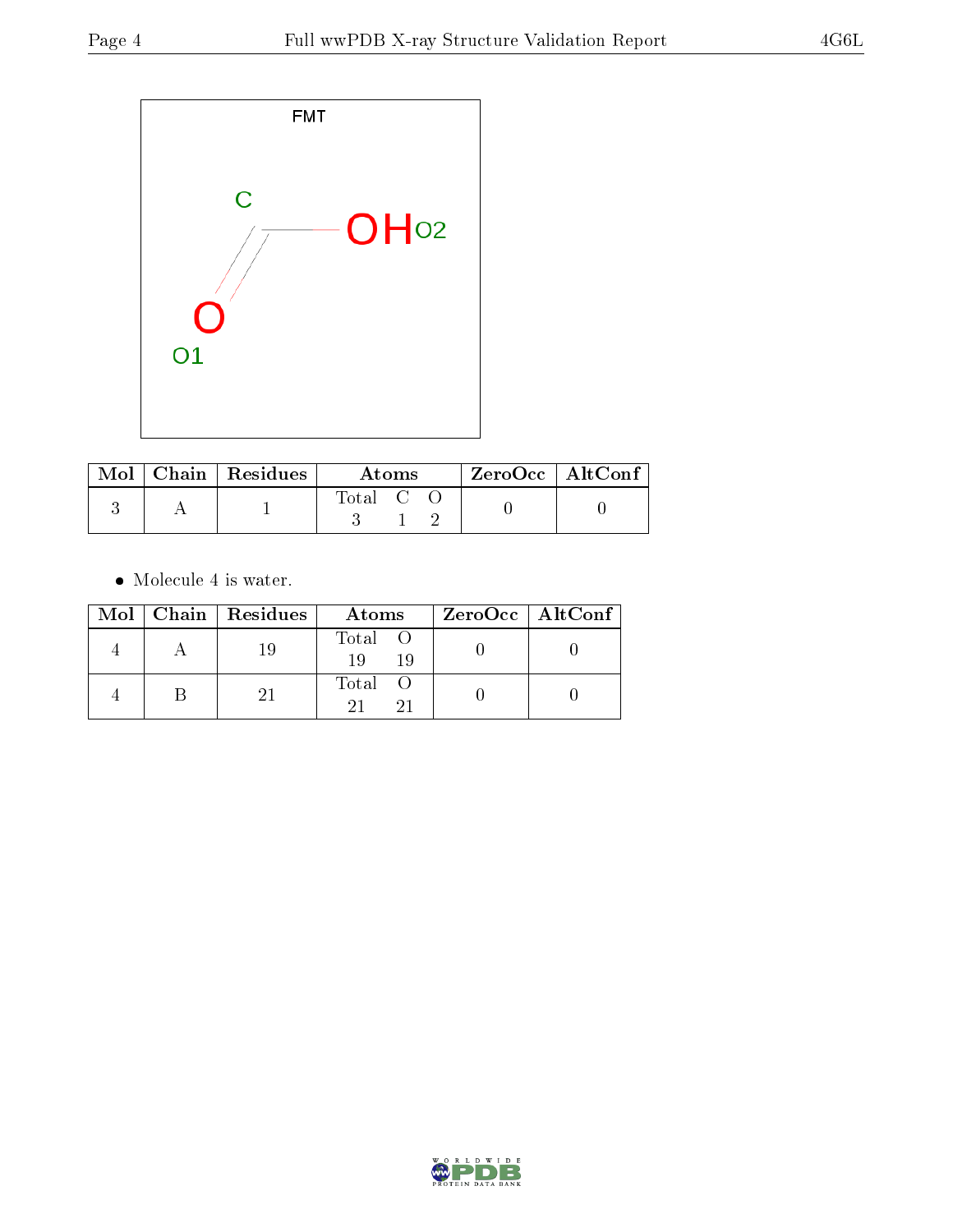## 3 Residue-property plots  $(i)$

These plots are drawn for all protein, RNA and DNA chains in the entry. The first graphic for a chain summarises the proportions of the various outlier classes displayed in the second graphic. The second graphic shows the sequence view annotated by issues in geometry and electron density. Residues are color-coded according to the number of geometric quality criteria for which they contain at least one outlier: green  $= 0$ , yellow  $= 1$ , orange  $= 2$  and red  $= 3$  or more. A red dot above a residue indicates a poor fit to the electron density (RSRZ  $> 2$ ). Stretches of 2 or more consecutive residues without any outlier are shown as a green connector. Residues present in the sample, but not in the model, are shown in grey.



• Molecule 1: Cyclin-dependent kinase 8

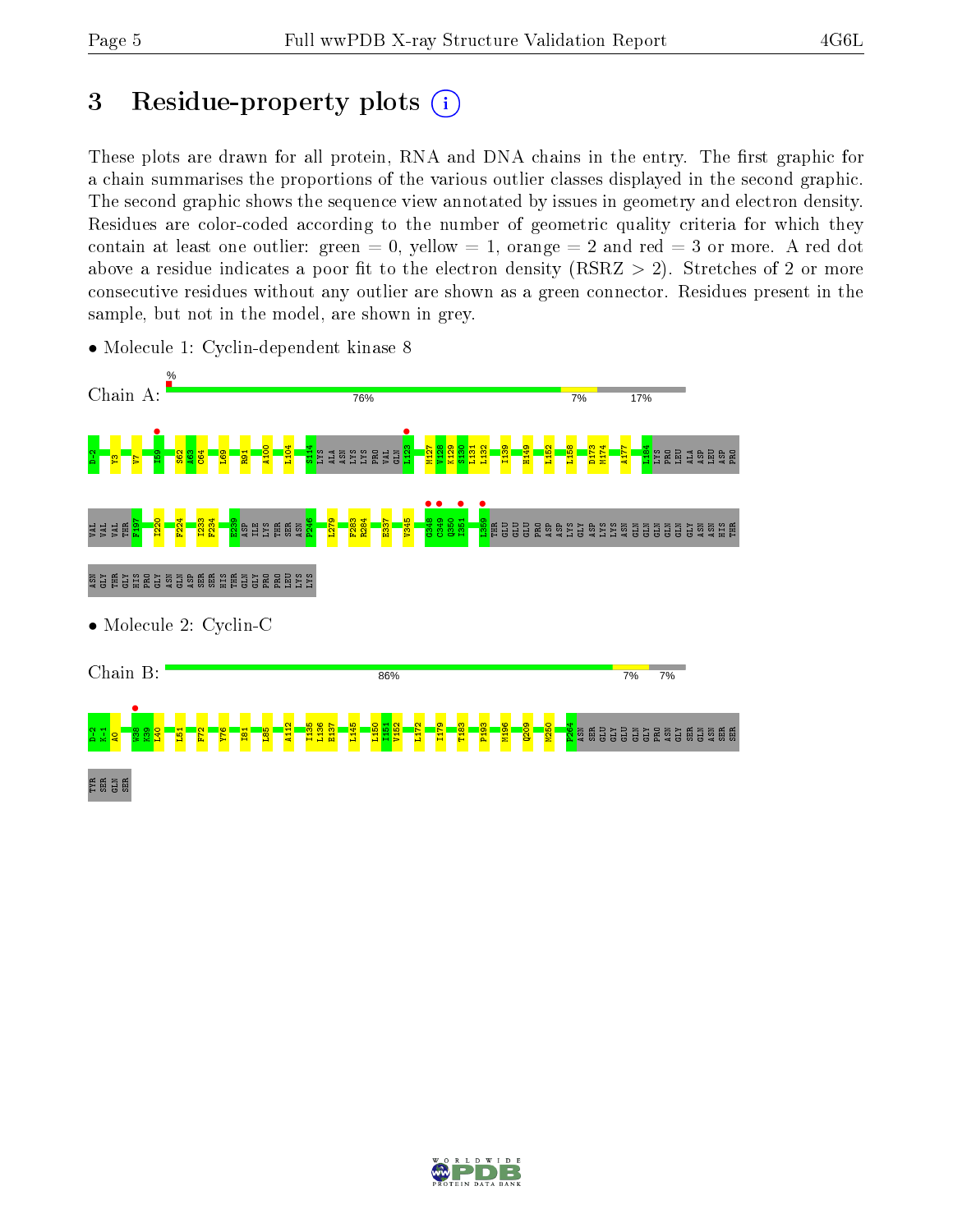## 4 Data and refinement statistics  $(i)$

| Property                                                             | Value                                             | Source     |
|----------------------------------------------------------------------|---------------------------------------------------|------------|
| Space group                                                          | P 21 21 21                                        | Depositor  |
| Cell constants                                                       | $70.94\text{\AA}$<br>$70.18\text{\AA}$<br>170.42Å |            |
| a, b, c, $\alpha$ , $\beta$ , $\gamma$                               | $90.00^\circ$<br>$90.00^\circ$<br>$90.00^\circ$   | Depositor  |
| Resolution $(A)$                                                     | 85.21<br>2.70<br>$\frac{1}{2}$                    | Depositor  |
|                                                                      | 49.89<br>$-2.70$                                  | <b>EDS</b> |
| % Data completeness                                                  | (Not available) $(85.21-2.70)$                    | Depositor  |
| (in resolution range)                                                | $100.0 (49.89 - 2.70)$                            | <b>EDS</b> |
| $\mathrm{R}_{merge}$                                                 | 0.12                                              | Depositor  |
| $\mathrm{R}_{sym}$                                                   | 0.12                                              | Depositor  |
| $\sqrt{I/\sigma(I)} > 1$                                             | $2.17$ (at $2.69\text{\AA}$ )                     | Xtriage    |
| Refinement program                                                   | <b>REFMAC 5.5.0109</b>                            | Depositor  |
|                                                                      | $\overline{0.212}$ ,<br>0.266                     | Depositor  |
| $R, R_{free}$                                                        | 0.214<br>0.265<br>$\ddot{\phantom{a}}$            | DCC        |
| $R_{free}$ test set                                                  | 844 reflections $(3.51\%)$                        | wwPDB-VP   |
| Wilson B-factor $(A^2)$                                              | 47.4                                              | Xtriage    |
| Anisotropy                                                           | 0.323                                             | Xtriage    |
| Bulk solvent $k_{sol}(e/\mathring{A}^3)$ , $B_{sol}(\mathring{A}^2)$ | 0.33, 51.6                                        | <b>EDS</b> |
| $\overline{L-test for}$ twinning <sup>2</sup>                        | $< L >$ = 0.48, $< L2$ = 0.32                     | Xtriage    |
| Estimated twinning fraction                                          | $0.027$ for k,h,-l                                | Xtriage    |
| $F_o, F_c$ correlation                                               | 0.93                                              | <b>EDS</b> |
| Total number of atoms                                                | 5047                                              | wwPDB-VP   |
| Average B, all atoms $(A^2)$                                         | $51.0\,$                                          | wwPDB-VP   |

Xtriage's analysis on translational NCS is as follows: The largest off-origin peak in the Patterson function is  $5.19\%$  of the height of the origin peak. No significant pseudotranslation is detected.

<sup>&</sup>lt;sup>2</sup>Theoretical values of  $\langle |L| \rangle$ ,  $\langle L^2 \rangle$  for acentric reflections are 0.5, 0.333 respectively for untwinned datasets, and 0.375, 0.2 for perfectly twinned datasets.



<span id="page-5-1"></span><span id="page-5-0"></span><sup>1</sup> Intensities estimated from amplitudes.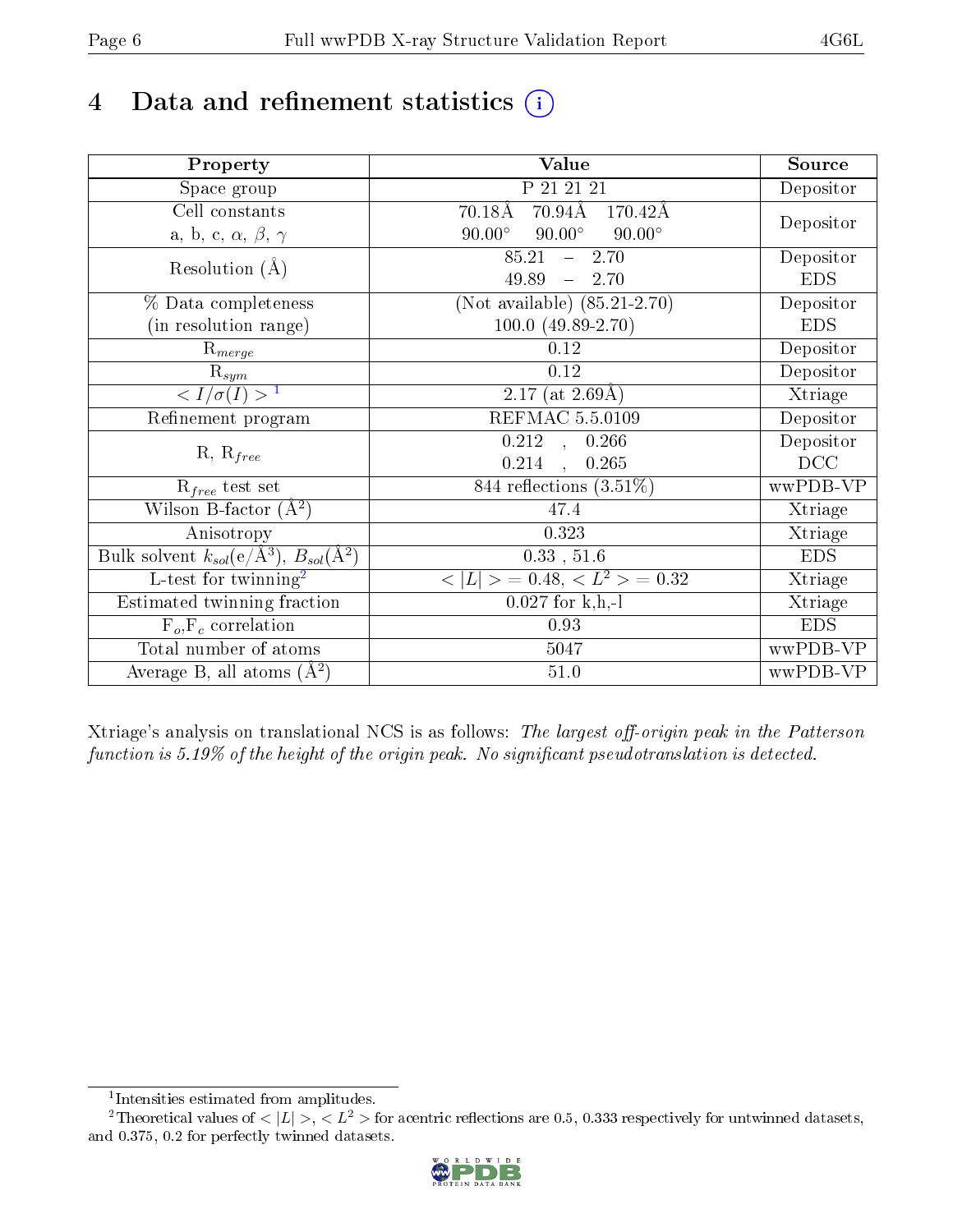## 5 Model quality  $(i)$

### 5.1 Standard geometry  $(i)$

Bond lengths and bond angles in the following residue types are not validated in this section: FMT

The Z score for a bond length (or angle) is the number of standard deviations the observed value is removed from the expected value. A bond length (or angle) with  $|Z| > 5$  is considered an outlier worth inspection. RMSZ is the root-mean-square of all Z scores of the bond lengths (or angles).

| Mol | Chain |      | Bond lengths | Bond angles |                    |  |
|-----|-------|------|--------------|-------------|--------------------|--|
|     |       | RMSZ | $\# Z  > 5$  | RMSZ        | $\# Z  > 5$        |  |
|     |       | 0.49 | 0/2852       | 0.62        | $1/3839$ $(0.0\%)$ |  |
| 2   | B     | 0.50 | 0/2284       | 0.64        | 0/3094             |  |
| AH  | Аll   | 0.50 | 0/5136       | 0.63        | $1/6933(0.0\%)$    |  |

There are no bond length outliers.

All (1) bond angle outliers are listed below:

| $\vert$ Mol $\vert$ Chain $\vert$ Res $\vert$ Type $\vert$ |  | Atoms                          | $\vert$ Observed $(^\circ)$ $\vert$ Ideal $(^\circ)$ |        |
|------------------------------------------------------------|--|--------------------------------|------------------------------------------------------|--------|
|                                                            |  | $284$   ARG   NE-CZ-NH1   5.09 | 122.84                                               | 120.30 |

There are no chirality outliers.

There are no planarity outliers.

#### 5.2 Too-close contacts (i)

In the following table, the Non-H and H(model) columns list the number of non-hydrogen atoms and hydrogen atoms in the chain respectively. The H(added) column lists the number of hydrogen atoms added and optimized by MolProbity. The Clashes column lists the number of clashes within the asymmetric unit, whereas Symm-Clashes lists symmetry related clashes.

|  |      |      |     | Mol   Chain   Non-H   H(model)   H(added)   Clashes   Symm-Clashes |
|--|------|------|-----|--------------------------------------------------------------------|
|  | 2779 | 2768 |     |                                                                    |
|  | 2225 | 2261 |     |                                                                    |
|  |      |      |     |                                                                    |
|  |      |      |     |                                                                    |
|  |      |      |     |                                                                    |
|  | 5047 | 5030 | วุว |                                                                    |

The all-atom clashscore is defined as the number of clashes found per 1000 atoms (including

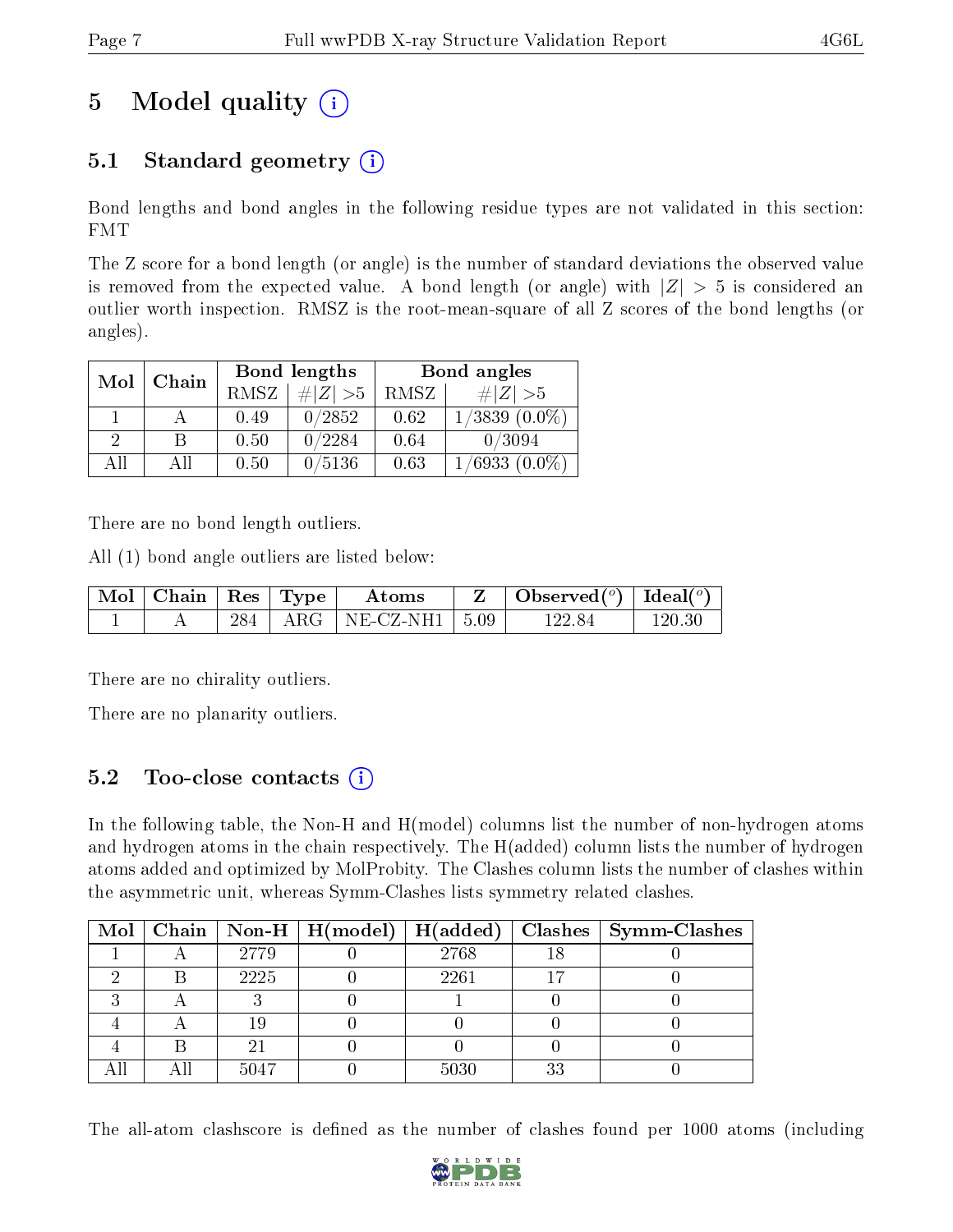hydrogen atoms). The all-atom clashscore for this structure is 3.

All (33) close contacts within the same asymmetric unit are listed below, sorted by their clash magnitude.

|                      |                      | Interatomic       | Clash           |  |
|----------------------|----------------------|-------------------|-----------------|--|
| Atom-1               | Atom-2               | distance $(\AA)$  | overlap $(\AA)$ |  |
| 2:B:72:PHE:HA        | 2:B:145:LEU:HD23     | 1.70              | 0.74            |  |
| 2:B:72:PHE:HA        | 2: B: 145: LEU: CD2  | 2.29              | 0.62            |  |
| 1: A: 139: ILE: HD11 | 1: A: 152: LEU: HD11 | 1.84              | 0.60            |  |
| 1:A:132:LEU:HD22     | 1: A:224:PHE:CD1     | 2.43              | 0.53            |  |
| 1:A:149:HIS:CD2      | 1: A:174: MET:HG3    | 2.45              | 0.51            |  |
| $1:$ A:104:LEU:HD21  | 1:A:131:LEU:HD22     | 1.92              | 0.50            |  |
| 1: A: 139: ILE: HG13 | 1: A:220: ILE: HD11  | 1.93              | 0.50            |  |
| 1: A:127: MET:HG3    | 1:A:345:VAL:HG13     | 1.95              | 0.49            |  |
| 1:A:139:ILE:CD1      | 1: A: 152: LEU: HD11 | 2.42              | 0.48            |  |
| 2:B:76:TYR:CD2       | 2:B:145:LEU:HD22     | 2.47              | 0.48            |  |
| 2:B:76:TYR:CE2       | 2:B:145:LEU:HD13     | 2.48              | 0.48            |  |
| 1:A:100:ALA:HB3      | 1:A:158:LEU:HD13     | 1.96              | 0.47            |  |
| 1:A:3:TYR:O          | 1:A:7:VAL:HG22       | 2.14              | 0.47            |  |
| 1:A:279:LEU:HD12     | 1: A:283:PHE:CD2     | 2.50              | 0.47            |  |
| 2:B:193:PRO:HD2      | 2: B: 196: MET: HE2  | 1.95              | 0.46            |  |
| 2:B:179:ILE:O        | 2:B:183:THR:HG23     | $\overline{2.15}$ | 0.46            |  |
| 1: A: 104: LEU: HD21 | 1: A: 131: LEU: HD13 | 1.97              | 0.46            |  |
| 1: A:69:LEU:HD21     | 2:B:0:ALA:HB1        | 1.97              | 0.46            |  |
| 1: A:233: ILE: HG23  | $1: A:234:$ PHE:CD2  | 2.51              | 0.45            |  |
| 2:B:72:PHE:CZ        | 2:B:81:ILE:HD12      | 2.50              | 0.44            |  |
| 1:A:129:LYS:NZ       | 1: A: 337: GLU: O    | 2.50              | 0.44            |  |
| 1:A:91:ARG:NH2       | 2:B:136:LEU:HD13     | 2.33              | 0.44            |  |
| 2:B:40:LEU:HD23      | 2:B:250:MET:HE1      | 2.00              | 0.44            |  |
| 1: A:127: MET:HG3    | 1: A:345: VAL:CG1    | 2.48              | 0.44            |  |
| 2:B:85:LEU:HD12      | 2:B:135:ILE:HD13     | 1.99              | 0.44            |  |
| 2:B:150:LEU:O        | 2:B:152:VAL:HG23     | 2.18              | 0.43            |  |
| 2:B:51:LEU:HD21      | 2:B:112:ALA:HA       | 2.01              | 0.43            |  |
| 2:B:40:LEU:HD23      | 2: B: 250: MET:CE    | 2.48              | 0.42            |  |
| 1:A:132:LEU:HD22     | 1:A:224:PHE:CG       | 2.55              | 0.42            |  |
| 2:B:172:LEU:HD23     | 2:B:209:GLN:OE1      | 2.18              | 0.41            |  |
| 2:B:76:TYR:HE2       | 2:B:145:LEU:HD13     | 1.84              | 0.41            |  |
| 2:B:85:LEU:CD1       | 2:B:135:ILE:HD13     | 2.50              | 0.41            |  |
| 1:A:62:SER:HA        | 1:A:177:ALA:HB2      | 2.04              | 0.40            |  |

There are no symmetry-related clashes.

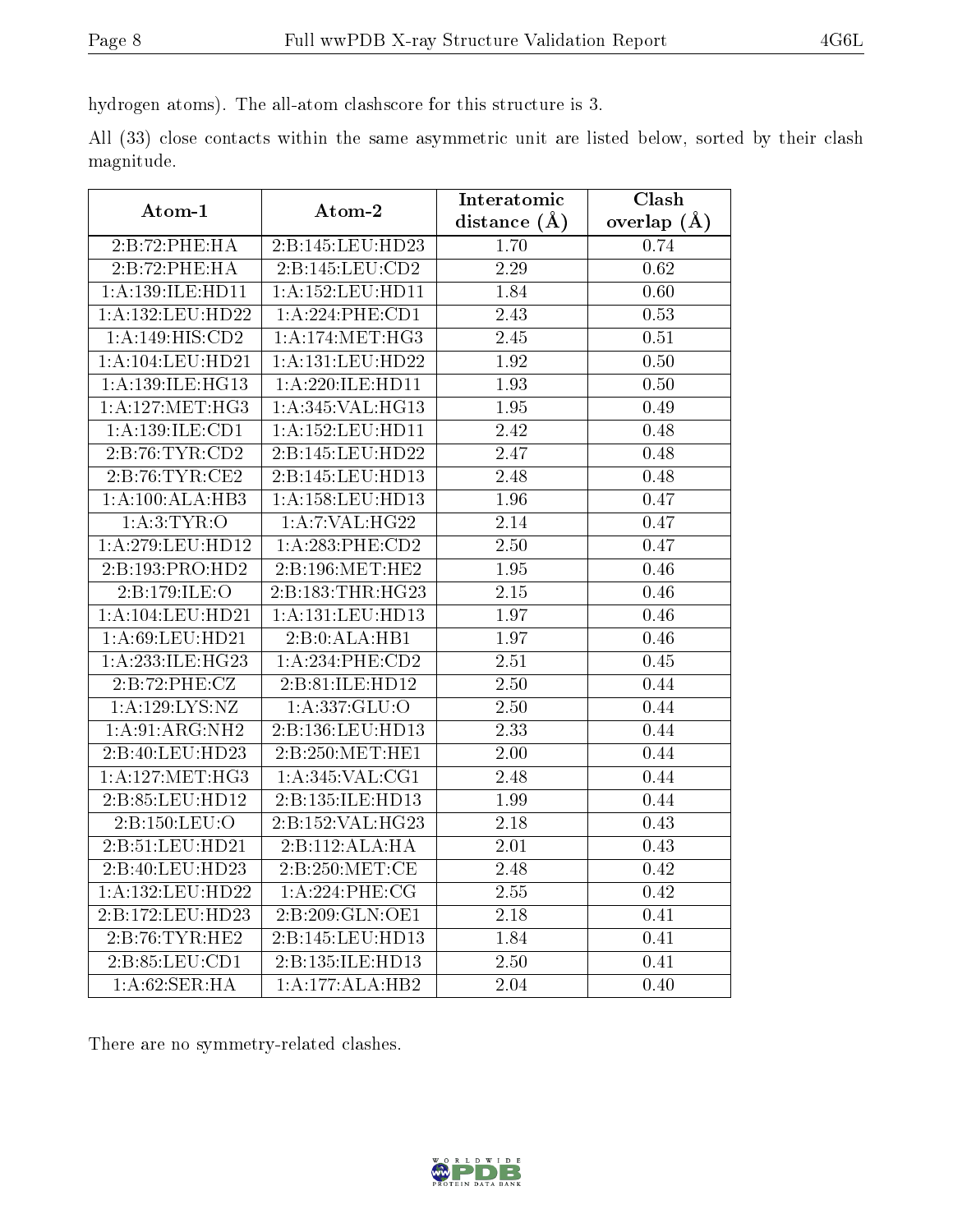#### 5.3 Torsion angles (i)

#### 5.3.1 Protein backbone  $(i)$

In the following table, the Percentiles column shows the percent Ramachandran outliers of the chain as a percentile score with respect to all X-ray entries followed by that with respect to entries of similar resolution.

The Analysed column shows the number of residues for which the backbone conformation was analysed, and the total number of residues.

| Mol | Chain | Analysed                      | Favoured                | Allowed   | <b>Outliers</b> | Percentiles   |     |
|-----|-------|-------------------------------|-------------------------|-----------|-----------------|---------------|-----|
|     |       | $328/406$ (81\%)   317 (97\%) |                         | $11(3\%)$ |                 | $100$   $100$ |     |
|     | B     | 265/286(93%)                  | 263 (99\%)              | $2(1\%)$  |                 | 100           | 100 |
| All | Аll   | $593/692(86\%)$               | $\frac{1}{2}$ 580 (98%) | $13(2\%)$ |                 | $100 \mid$    | 100 |

There are no Ramachandran outliers to report.

#### 5.3.2 Protein sidechains  $(i)$

In the following table, the Percentiles column shows the percent sidechain outliers of the chain as a percentile score with respect to all X-ray entries followed by that with respect to entries of similar resolution.

The Analysed column shows the number of residues for which the sidechain conformation was analysed, and the total number of residues.

| Mol | Chain | Analysed        | Rotameric     | Outliers | Percentiles           |  |  |
|-----|-------|-----------------|---------------|----------|-----------------------|--|--|
|     |       | 299/361(83%)    | 297 $(99\%)$  | $2(1\%)$ | 94<br>84              |  |  |
|     |       | $244/260(94\%)$ | 243 $(100\%)$ | $1(0\%)$ | 97 <sup>1</sup><br>91 |  |  |
| All | All   | 543/621(87%)    | 540 (99%)     | $3(1\%)$ | 95<br>$\sqrt{86}$     |  |  |

All (3) residues with a non-rotameric sidechain are listed below:

| Mol | Chain | Res | Type |
|-----|-------|-----|------|
|     |       |     |      |
|     |       | 173 |      |
|     |       | 137 |      |

Some sidechains can be flipped to improve hydrogen bonding and reduce clashes. All (2) such sidechains are listed below:

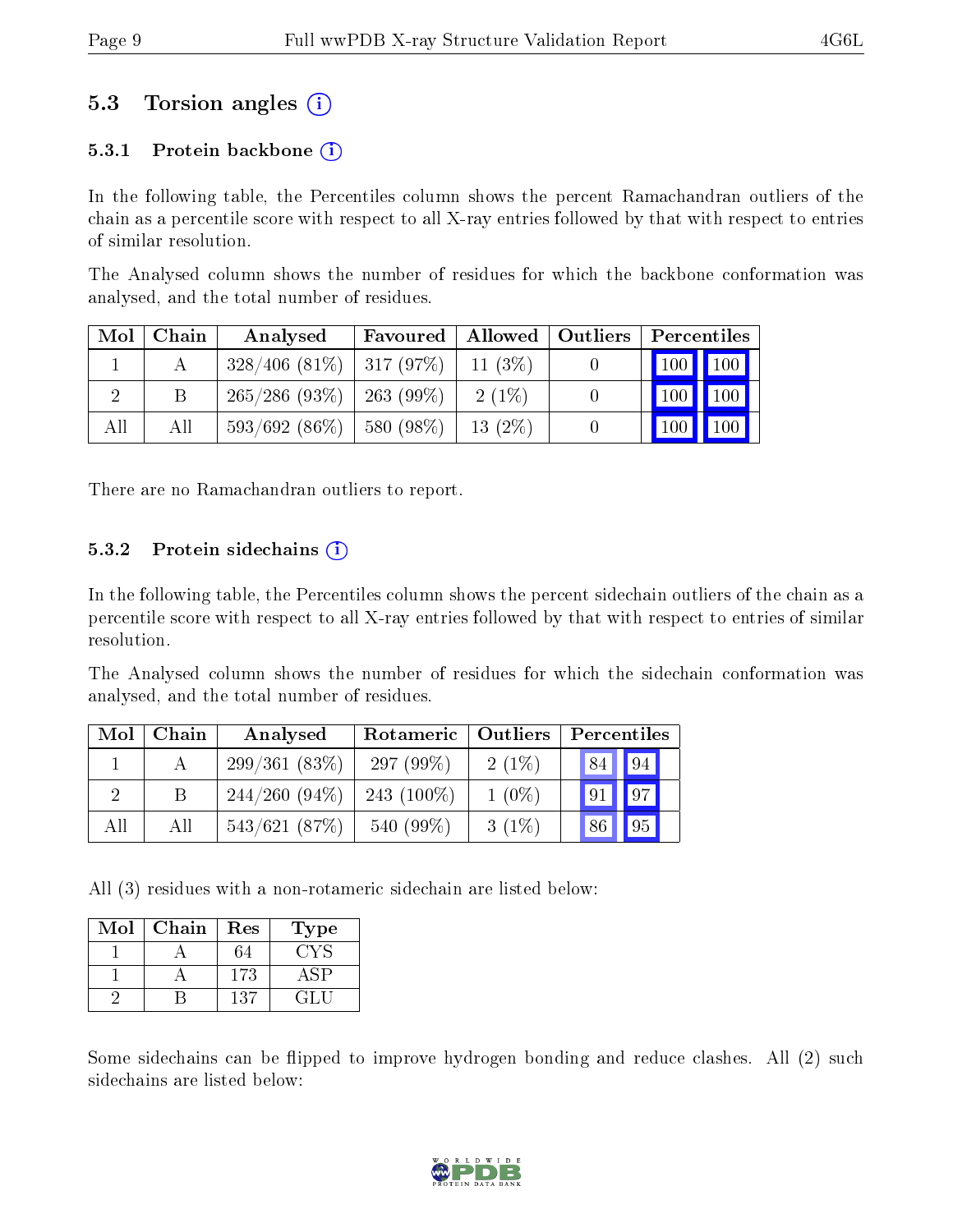| Mol | Chain | Res | Type      |
|-----|-------|-----|-----------|
|     |       | 313 | GLN       |
|     |       |     | $-1$ $-1$ |

#### 5.3.3 RNA  $(i)$

There are no RNA molecules in this entry.

#### 5.4 Non-standard residues in protein, DNA, RNA chains (i)

There are no non-standard protein/DNA/RNA residues in this entry.

#### 5.5 Carbohydrates  $(i)$

There are no carbohydrates in this entry.

#### 5.6 Ligand geometry  $(i)$

1 ligand is modelled in this entry.

In the following table, the Counts columns list the number of bonds (or angles) for which Mogul statistics could be retrieved, the number of bonds (or angles) that are observed in the model and the number of bonds (or angles) that are defined in the Chemical Component Dictionary. The Link column lists molecule types, if any, to which the group is linked. The Z score for a bond length (or angle) is the number of standard deviations the observed value is removed from the expected value. A bond length (or angle) with  $|Z| > 2$  is considered an outlier worth inspection. RMSZ is the root-mean-square of all Z scores of the bond lengths (or angles).

| Mol |     | $\mid$ Type $\mid$ Chain $\mid$ Res $\mid$ | $\perp$ Link $\parallel$ | Bond lengths |      |                | Bond angles |          |                                                                   |
|-----|-----|--------------------------------------------|--------------------------|--------------|------|----------------|-------------|----------|-------------------------------------------------------------------|
|     |     |                                            |                          |              |      |                |             |          | Counts   RMSZ $\mid \#  Z  > 2$   Counts   RMSZ $\mid \#  Z  > 2$ |
|     | FMT | 501                                        | $\sim$                   | りこん          | 0.00 | $\blacksquare$ | 0.1.1       | $0.00\,$ | $\sim$                                                            |

There are no bond length outliers.

There are no bond angle outliers.

There are no chirality outliers.

There are no torsion outliers.

There are no ring outliers.

No monomer is involved in short contacts.

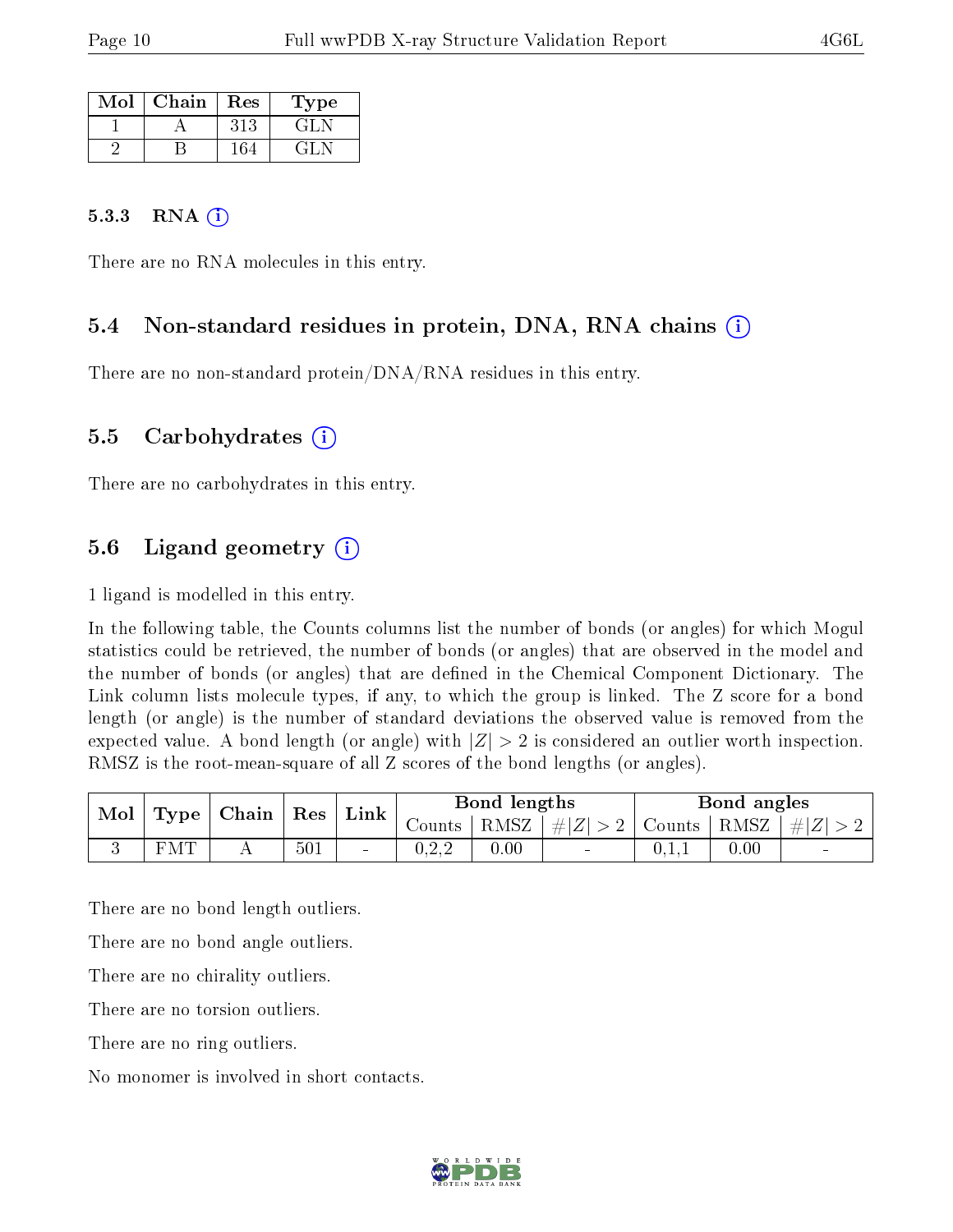### 5.7 [O](https://www.wwpdb.org/validation/2017/XrayValidationReportHelp#nonstandard_residues_and_ligands)ther polymers (i)

There are no such residues in this entry.

### 5.8 Polymer linkage issues (i)

There are no chain breaks in this entry.

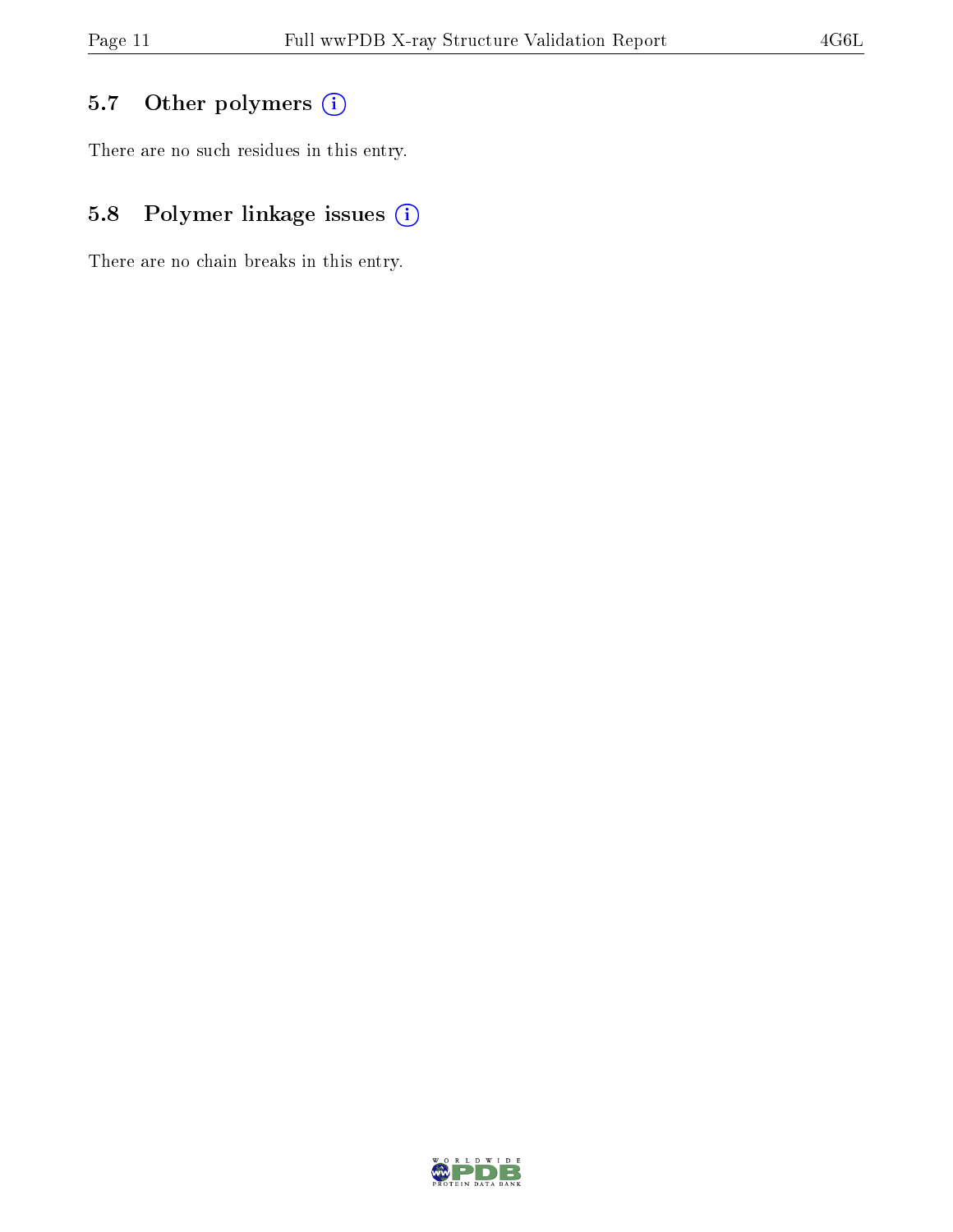## 6 Fit of model and data  $\left( \cdot \right)$

### 6.1 Protein, DNA and RNA chains (i)

In the following table, the column labelled  $#RSRZ>2'$  contains the number (and percentage) of RSRZ outliers, followed by percent RSRZ outliers for the chain as percentile scores relative to all X-ray entries and entries of similar resolution. The OWAB column contains the minimum, median,  $95<sup>th</sup>$  percentile and maximum values of the occupancy-weighted average B-factor per residue. The column labelled ' $Q< 0.9$ ' lists the number of (and percentage) of residues with an average occupancy less than 0.9.

| Mol | Chain | Analysed           | ${ <\hspace{-1.5pt}{\mathrm{RSRZ}} \hspace{-1.5pt}>}$ | $\#\text{RSRZ}\text{>2}$ |                 | $OWAB(A^2)$  | Q <sub>0.9</sub> |            |
|-----|-------|--------------------|-------------------------------------------------------|--------------------------|-----------------|--------------|------------------|------------|
|     |       | $336/406$ $(82\%)$ | $-0.04$                                               | 6 $(1%)$                 | 68              | 70           | 29, 48, 87, 111  | $34(10\%)$ |
|     |       | 267/286(93%)       | $-0.14$                                               | $1(0\%)$ 92              |                 | $\boxed{93}$ | 31, 47, 71, 91   | 20(7%)     |
| All | All   | 603/692(87%)       | $-0.08$                                               | $17(1\%)$                | 79 <sup>'</sup> | 80           | 29, 48, 80, 111  | 54 (8%)    |

All (7) RSRZ outliers are listed below:

| Mol | Chain | Res | Type       | <b>RSRZ</b> |
|-----|-------|-----|------------|-------------|
|     |       | 123 | <b>LEU</b> | 3.9         |
|     |       | 351 | ILE        | 3.2         |
|     |       | 348 | <b>GLY</b> | 2.8         |
|     |       | 359 | LEU        | 2.7         |
|     |       | 59  | <b>ILE</b> | 2.5         |
|     |       | 349 | <b>CYS</b> | 2.2         |
| 2   |       | 38  | TRP        | 2.2         |

### 6.2 Non-standard residues in protein, DNA, RNA chains (i)

There are no non-standard protein/DNA/RNA residues in this entry.

#### 6.3 Carbohydrates (i)

There are no carbohydrates in this entry.

### 6.4 Ligands  $(i)$

In the following table, the Atoms column lists the number of modelled atoms in the group and the number defined in the chemical component dictionary. The B-factors column lists the minimum, median,  $95<sup>th</sup>$  percentile and maximum values of B factors of atoms in the group. The column labelled  $Q< 0.9$ ' lists the number of atoms with occupancy less than 0.9.